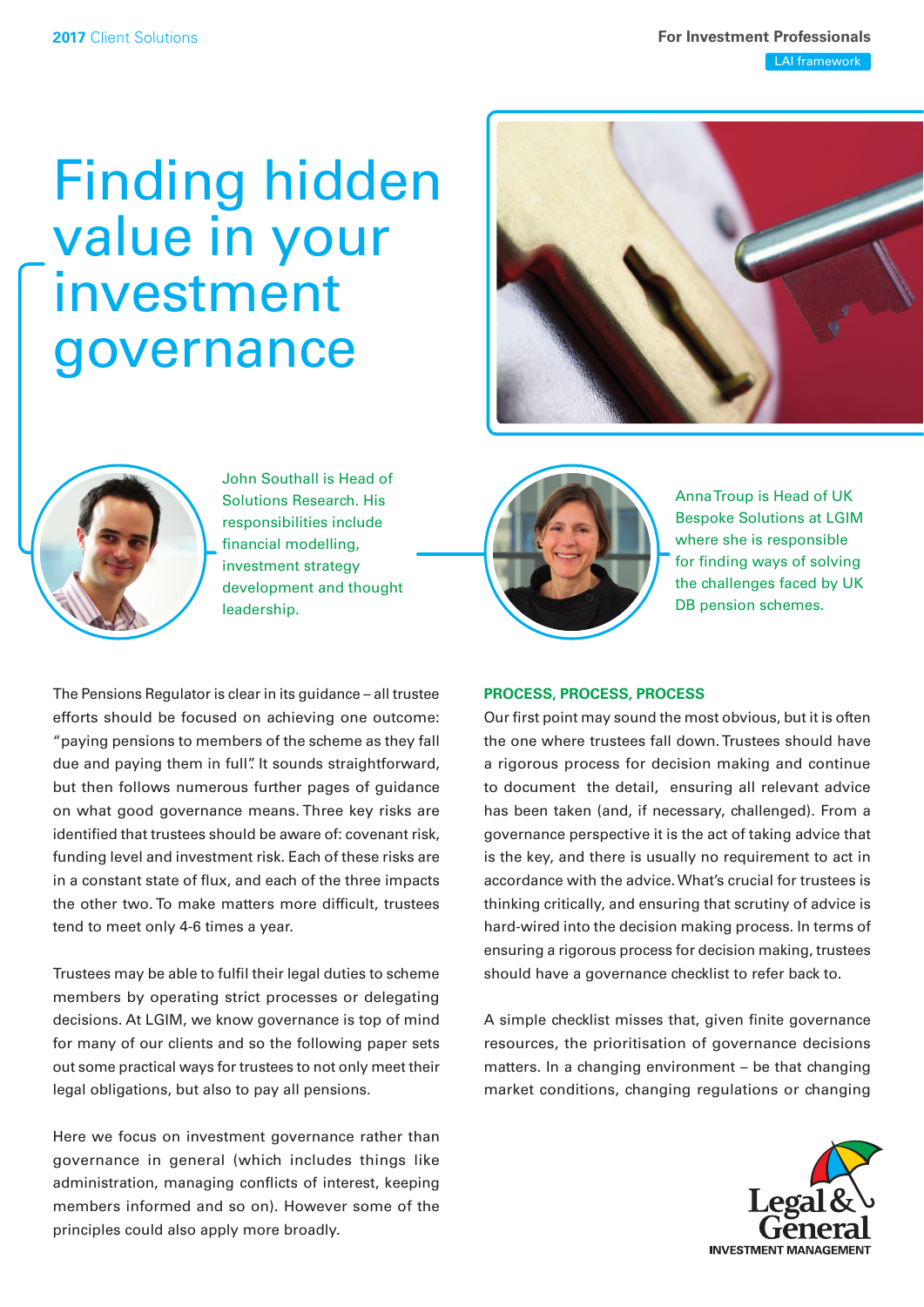scheme circumstances – priorities can shift, sometimes quite quickly. If the day-to-day process incorporates "governance triggers" it can generate a review process that allows trustees to react to a changing environment. Take EMIR, for example, and the regulation relating to what constitutes collateral. Just knowing that the regulation exists might be enough to tick the process box. Ensuring your investment manager has provided their advice will probably be enough to ensure the trustees can prove they were informed. However, whilst meeting the legal requirements due to the change in regulations is necessary for good governance, it is unlikely to be sufficient. Some changes to the way assets are managed are probably in the best interests of members. In a recent survey<sup>1</sup>, trustees rated their schemes as more effective in achieving compliance than in achieving member-oriented outcomes, such as the scheme's abilities to meet obligations. It's important to keep in mind that good compliance and good governance are not the same thing.

## **A HOLISTIC APPROACH**

A crucial problem for many schemes is that they are not viewed holistically. For example, they are often "divided up" into units run by different managers, which means that the pool of gilts that is perfect collateral is sitting somewhere different, usually within an LDI portfolio. There will be many arguments for using a different manager for LDI than for higher return-seeking parts of the portfolio. However, most schemes will not have counted the cost of the new collateral regulations on that manager's performance or the additional costs of custody accounts, performance management, the trustee's time governing multiple managers, and so on.

In every portfolio where the investment manager is taking currency (FX) views using derivatives, that investment manager needs to post collateral. Good governance can ensure that these additional collateral requirements are dealt with in the most effective way and, for example, that schemes are not accidentally under-invested in the market that they intend to be exposed to.

## **READY, STEADY, ACTION**

Our experience is that the trustee meeting cycles by themselves may not be sufficient to capture all problems or opportunities that schemes may face. Put simply, most schemes are not able to act quickly enough. Governance triggers can help ensure that changes in circumstances are identified quickly. In addition to triggers, that may identify the need to react, it is important to plan ahead so trustees know how to react if a particular scenario materialises. For example, if rates stay low and transfer values are attractive as we have seen recently, schemes may face a surge in members opting to transfer. In this instance, trustees will find themselves searching for liquidity, and flexible governance would leave the scheme with some room for manoeuvre. In practical terms, the trustees could, for example, generate a set of triggers or guidelines that would allow the LDI manager to raise cash in a predetermined and efficient way.

In our view the most well-governed schemes have worked closely with their advisors to create flexibility in the governance process, allowing for the scheme to react quickly to potential risks to scheme health, and to respond quickly to market opportunities that may not be available for long.

#### **To summarise part 1:**

- Governance is not the same thing as compliance and they should not be confused
- Instigate a process that allows for shifting priorities
- Create flexibility in your governance process to allow for speed of reaction e.g. by incorporating governance triggers

1. Effective Governance – the Art of Balance, Sackers / The Winmark PensionChair Network, May 2017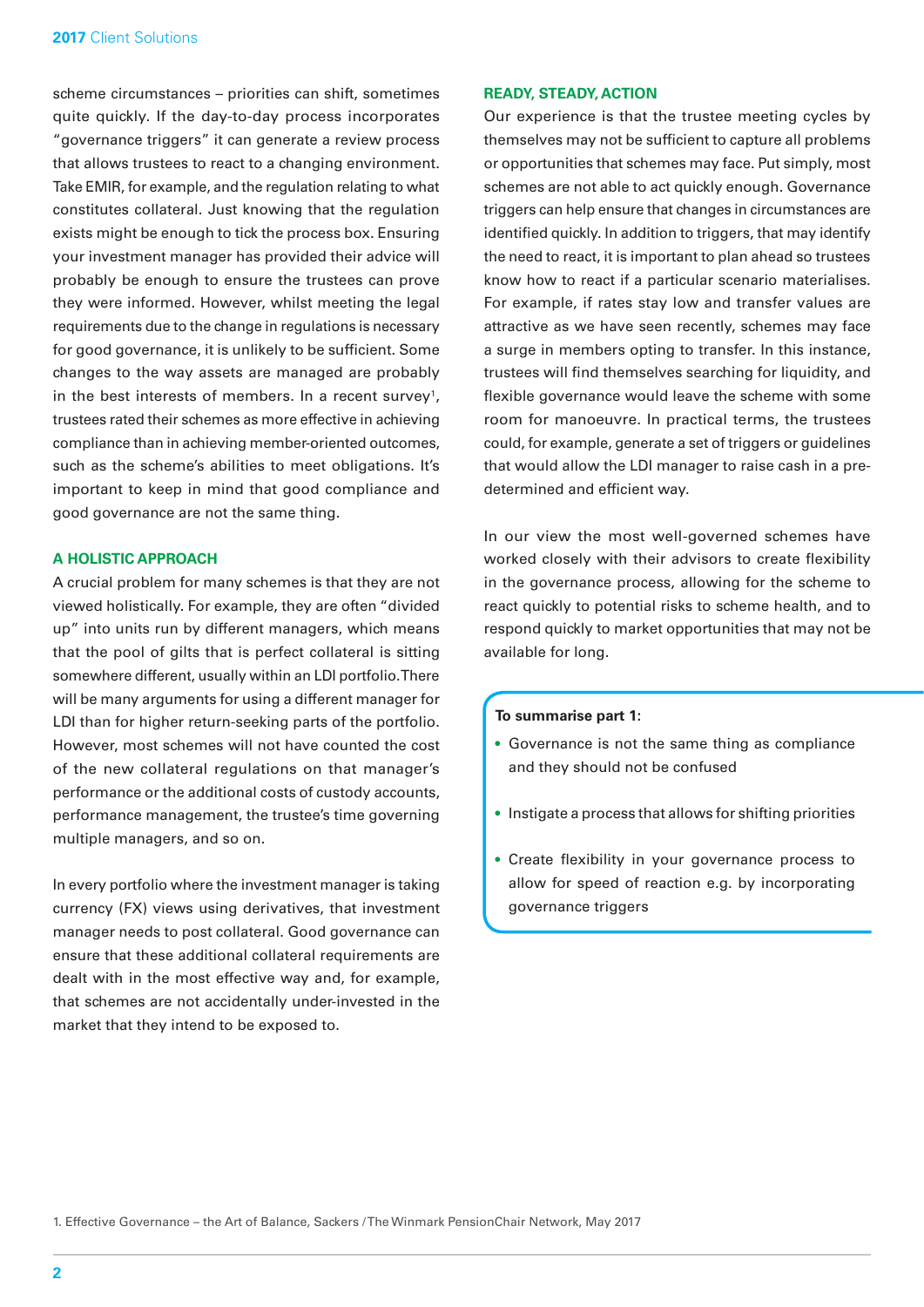## **PRIORITISE AND FOCUS ON THE OUTCOME**

It is always more satisfying to spend time doing things that are enjoyable. The downside of this is that we have observed many trustees spending large amounts of time, and therefore large amounts of the governance budget, on relatively small decisions given the only relevant outcome is to pay all pensions as they fall due.

The three key priorities for most pension schemes are to ensure that:

- 1. A reasonable level of diversification has been achieved
- 2. There is an LDI programme in place and the main risks to the scheme (rates and inflation) are hedged to an appropriate level given funding constraints
- 3. The strategic direction has been considered and the trustees are comfortable with the level of risk the scheme is running.

If any of these priorities have not been addressed or reviewed in some time, our advice would be this is a sensible governance focus.

Once they have been addressed, what next?

A recent survey<sup>2</sup> found that 65% of trustees are spending more time on governance than they were three years ago. However, the majority of boards still spend 20% or less of their time on governance (Figure 1). What this makes clear is the need for these limited governance budgets to be spent as effectively as possible. Our governance budgeting heatmaps (Figure 2) provide a potential way for trustees to think about the "what next" decision, and to get the biggest impact from their limited governance budget.

**Figure 1. How much of trustee time is taken up** 



## **Figure 2. Governance budgeting heatmaps**



#### **Governance Strain**

We plot the impact on scheme efficiency of an action against the governance strain involved in making that action. Items in the top left of the chart deserve to be top of the to-do list – they represent small governance outlay for large efficiency gains. Items in the bottom right will still improve matters but the cost/benefit ratio is far higher. Our observation is that scheme trustees may spend large **Appropriate FX hedges • • Active manager selection quantities of their governance budget choosing active** managers and then monitoring active managers. When **Impact on scheme efficiency •**





#### **Governance Strain**

the additional time spent learning about a new strategy or investment type is factored in, the potential scheme-level return from this activity may not be warranted.

As an asset manager with active capabilities, we at LGIM enjoy our regular updates with our investors. But from a purely outcome-orientated standpoint, schemes may be spending too much time having portfolio update discussions with multiple managers who in some cases

2. Effective Governance – the Art of Balance, Sackers / The Winmark PensionChair Network, May 2017